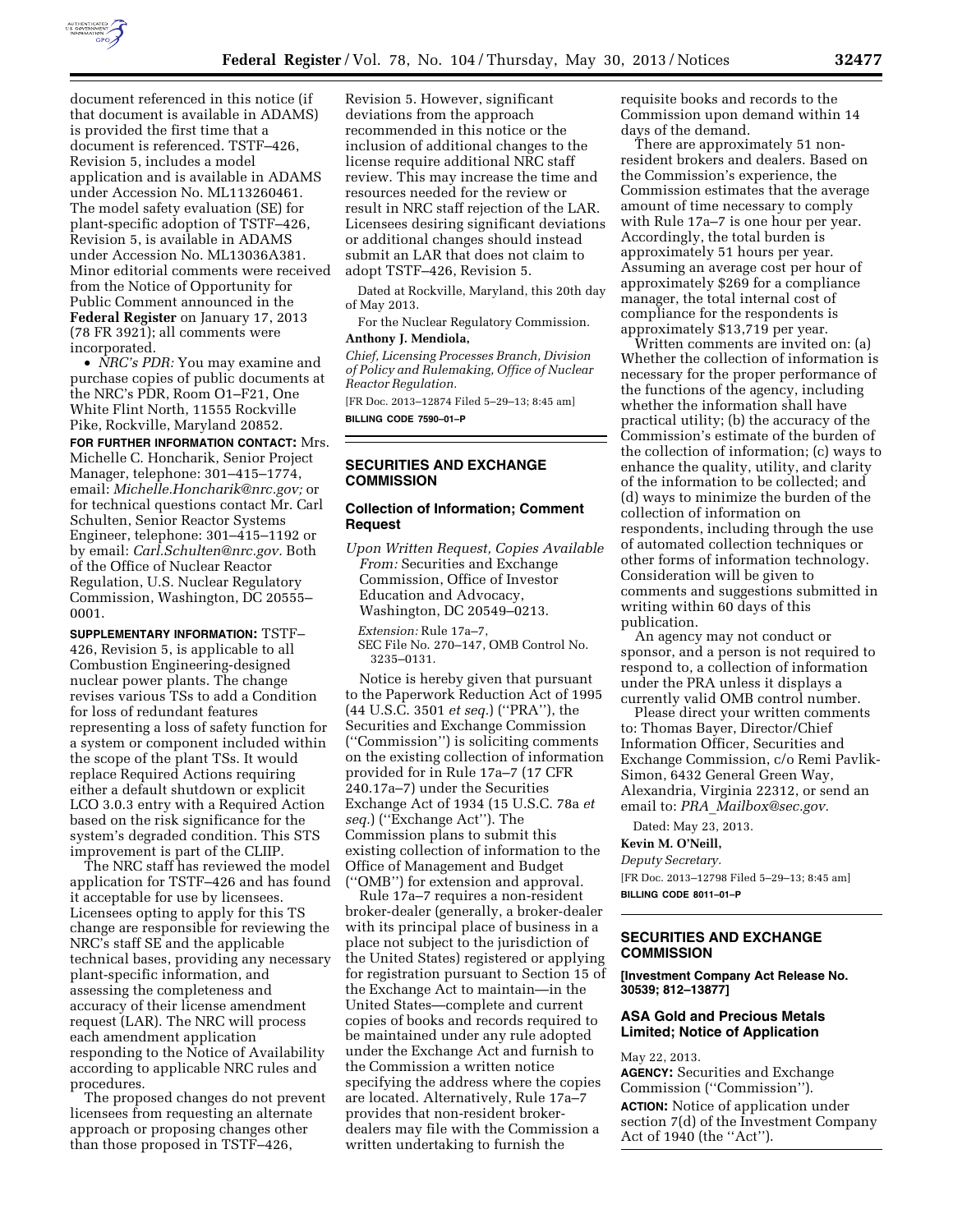**SUMMARY:** *Summary of Application:*  Applicant, ASA Gold and Precious Metals Limited (''ASA''), a Bermuda closed-end management investment company registered under section 7(d) of the Act, requests an order that would permit ASA to make changes to its custodial arrangements without prior Commission approval, hold assets and conduct certain securities transactions in specified foreign countries, as well as permit ASA and certain other persons to designate CT Corporation System (''CT Corp'') in the U.S. to accept service of process.

**DATES:** *Filing Dates:* The application was filed on March 9, 2011, and amended on March 21, 2012, and February 6, 2013.

*Hearing or Notification of Hearing:* An order granting the application will be issued unless the Commission orders a hearing. Interested persons may request a hearing by writing to the Commission's Secretary and serving applicants with a copy of the request, personally or by mail. Hearing requests should be received by the Commission by 5:30 p.m. on June 17, 2013 and should be accompanied by proof of service on applicants, in the form of an affidavit or, for lawyers, a certificate of service. Hearing requests should state the nature of the writer's interest, the reason for the request, and the issues contested. Persons who wish to be notified of a hearing may request notification by writing to the Commission's Secretary.

**ADDRESSES:** Elizabeth M. Murphy, Secretary, Securities and Exchange Commission, 100 F Street NE., Washington, DC 20549–1090. Applicant, c/o Deborah Djeu, 400 S. El Camino Real, Suite 710, San Mateo, CA 94402.

# **FOR FURTHER INFORMATION CONTACT:**

Deepak T. Pai, Senior Counsel, at (202) 551–6876, or Daniele Marchesani, Branch Chief, at (202) 551–6747 (Division of Investment Management, Exemptive Applications Office).

**SUPPLEMENTARY INFORMATION:** The following is a summary of the application. The complete application may be obtained via the Commission's Web site by searching for the file number, or an applicant using the Company name box, at *[http://](http://www.sec.gov/search/search.htm) [www.sec.gov/search/search.htm](http://www.sec.gov/search/search.htm)* or by calling (202) 551–8090.

## **Applicants' Representations**

1. ASA is an internally-managed closed-end management investment company organized in 1958 in South Africa and currently organized in Bermuda. ASA is registered under the

Act.1 ASA had \$591 million in net assets as of February 29, 2012. Shares of ASA trade on the New York Stock Exchange (''NYSE''). ASA's main focus is to invest in securities of companies involved in the exploration and mining of gold and other precious minerals. To this end, ASA's management is seeking to take advantage of investment opportunities in non-South African companies that are, or in the future may be, listed on the Stock Exchange of Hong Kong Limited (the ''HKSE''), the London Stock Exchange (''LSE''), the Toronto Stock Exchange (''TSX''), or the Australian Securities Exchange (''ASX'').2 ASA states that certain conditions of the Existing Order have made it difficult for ASA to implement fully a flexible investment strategy consistent with its current fundamental investment policy and to achieve its desired portfolio diversification outside of South Africa. Applicant asserts that with the requested relief ASA will be able to better adapt to changes in the gold and other precious minerals industry and to pursue the best investment prospects on a global scale, for the benefit of its shareholders.

2. Applicant requests an order that would: (a) permit ASA to appoint a primary custodian (''Primary Custodian'') or otherwise amend its agreement with the Primary Custodian

1 Investment Company Act Release Nos. 2739 (July 3, 1958) (notice) and 2756 (Aug. 13, 1958 (order) (the ''Original Order''). Since 1958, the Original Order has been amended on a number of occasions. See Investment Company Act Release Nos. 26582 (Aug. 27, 2004) (notice) and 26602 (Sep. 20, 2004) (order) (''Existing Order''); Investment Company Act Release Nos. 24321 (Feb. 29, 2000) (notice) and 24367 (Mar. 27, 2000) (order) (the ''CSD Order''); Investment Company Act Release Nos. 21161 (June 23, 1995) (notice) and 21220 (July 20, 1995) (order); Investment Company Act Release Nos. 17904 (Dec. 17, 1990) (notice) and 17945 (Jan. 15, 1991) (order); Investment Company Act Release Nos. 14826 (Dec. 4, 1985) (notice) and 14878 (Dec. 31, 1985) (order); Investment Company Act Release Nos. 11669 (Mar. 6, 1981) (notice) and 11722 (Apr. 7, 1981) (order) (collectively with the CSD Order, the ''Custody Orders''); Investment Company Act Release Nos. 8278 (Mar. 20, 1974) (notice) and 8312 (Apr. 17, 1974) (order); Investment Company Act Release Nos. 7860 (June 12, 1973) (notice) and 7894 (July 10, 1973) (order); Investment Company Act Release Nos. 2944 (Dec. 14, 1959) (notice) and 2957 (Dec. 29, 1959) (order); Investment Company Act Release Nos. 2883 (May 22, 1959) (notice) and 2886 (June 9, 1959) (order) (''1959 Order''); and Investment Company Act Release Nos. 2817 (Jan. 5, 1959) (notice) and 2821 (Jan 20, 1959) (order) (collectively with the Custody Orders, the ''Subsequent Orders'' and together with the Original Order, the ''Prior Orders'').

2 In 2005, with the approval of its shareholders, ASA replaced its fundamental investment policies that, among other things, required ASA to invest more than 50% of its assets in equity securities of gold mining companies in South Africa and no more than 20% of its assets in equity securities of companies outside of South Africa with a new investment policy that no longer contains any geographical limitations as to ASA's investments.

without prior Commission approval; (b) permit ASA to settle purchases and sales of portfolio securities outside of the U.S. on an additional ''established securities exchange," the HKSE; <sup>3</sup> (c) permit ASA, subject to the existing condition that ASA keep at least 20% of its assets in the United States in the custody of a U.S. bank (''20% Requirement''), to maintain its remaining assets in the custody of an eligible foreign custodian or an eligible securities depository in South Africa, Hong Kong, the United Kingdom, Canada, or Australia; 4 (d) permit ASA's Primary Custodian to change the eligible foreign custodian or eligible securities depository in whose custody it maintains ASA's assets in those five countries, and to amend the custodian agreement with ASA to reflect the change, without prior Commission approval; (e) permit ASA, through its Primary Custodian or its Primary Custodian's agent, to exercise in South Africa, Hong Kong, the United Kingdom, Canada, or Australia the rights issued to it as a shareholder in other companies for the purchase of securities; and (f) require ASA and each of its present or future directors, officers or investment advisers who is not a resident of the United States (''Non-Resident Persons'') to irrevocably designate CT Corp, instead of ASA's Primary Custodian, as an agent in the U.S. to accept service of process (''U.S. Service Agent'') in any suit, action, or proceeding (collectively, ''Proceeding'') before the Commission or any appropriate court relating to, respectively, the Non-Resident Persons' activities as directors, officers or investment advisers of ASA.5 As described more fully in the application, ASA's foreign subcustodians generally would also designate CT Corp as U.S. Service Agent.

#### **Applicants' Legal Analysis**

1. Section 7(d) of the Act prohibits an investment company organized outside the U.S. (''foreign fund'') from making a

4 If the Commission grants the requested relief, ASA will comply with the requirements of Rule 17f–5 and Rule 17f–7 under the Act as if ASA were a registered management investment company organized or incorporated in the United States (''U.S. Fund''). The terms ''eligible foreign custodian'' and ''eligible securities depository'' have the same meaning as defined in Rule 17f–5 and Rule 17f–7.

5ASA would designate CT Corp as U.S. Service Agent in the same city in which ASA's Primary Custodian is located.

<sup>3</sup>The Existing Order defines the term ''established securities exchange'' as a national securities exchange as defined in Section 2(a)(26) of the Act, the JSE Limited South Africa (''JSE''), the LSE, the Tokyo Stock Exchange, the TSX, the ASX and the SWX Swiss Exchange.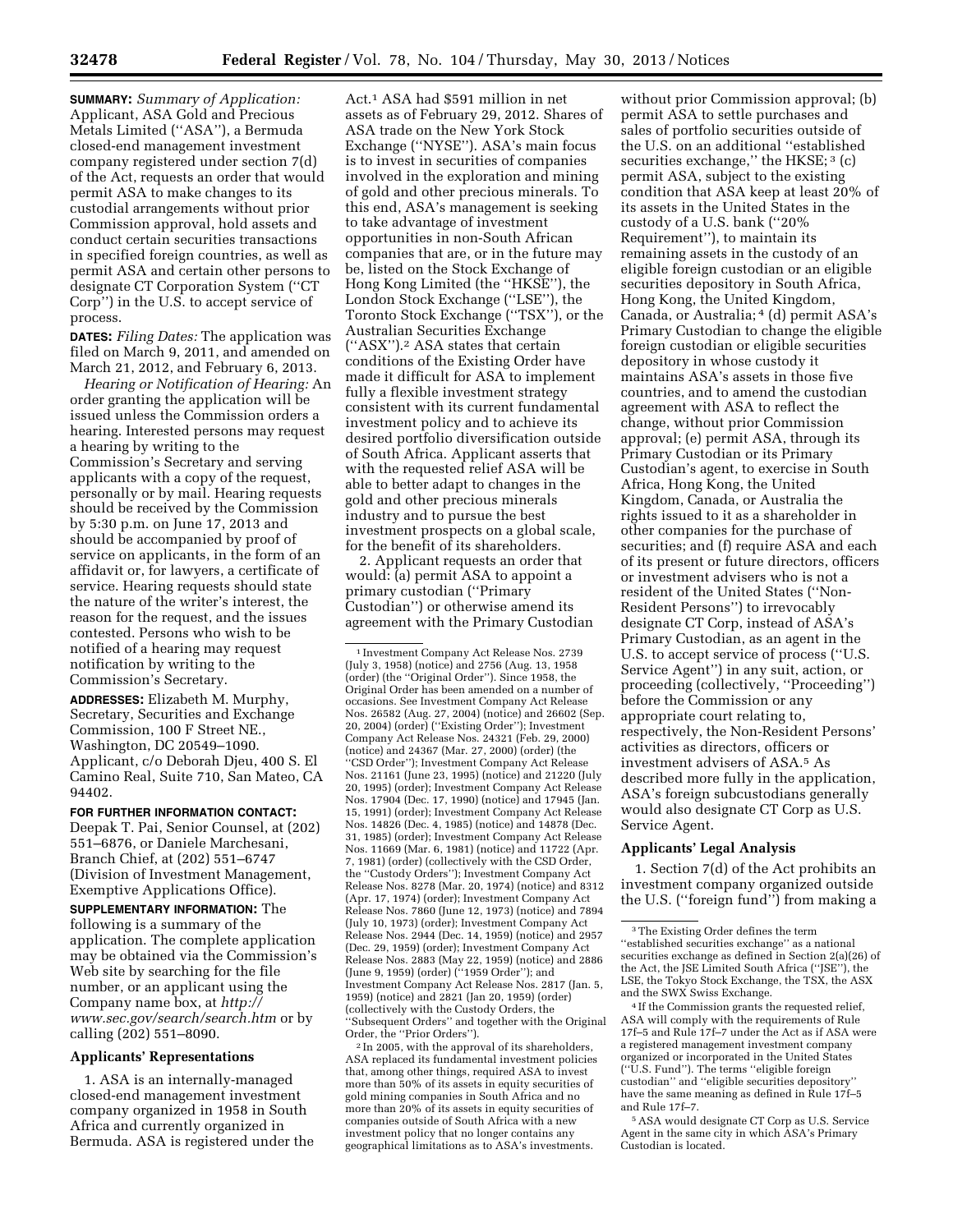public offering of its securities in the U.S., but authorizes the Commission by order to permit a foreign fund to register under the Act and make a public offering of its securities in the U.S. if the Commission finds that ''by reason of special circumstances or arrangements, it is both legally and practically feasible effectively to enforce the provisions of [the Act] against such company and that the issuance of such order is otherwise consistent with the public interest and protection of investors.'' Rule 7d–1 under the Act sets forth the conditions that an investment company organized in Canada must satisfy in order to receive an order under section 7(d) of the Act.6 Applicant seeks an order under section 7(d) as discussed above, subject to conditions that, among other things, would require ASA to comply with many of the requirements of rule 7d–1 under the Act, including the requirement that its charter and bylaws contain the Act's substantive provisions.

2. ASA believes that it would be legally and practically feasible effectively to enforce the provisions of the Act against it and that the issuance of the requested order would be consistent with the public interest and the protection of investors. In particular, Applicant states that (i) applicable law provides substantial certainty that appropriate U.S. courts would exercise personal jurisdiction over ASA; (ii) a U.S. Federal court would possess subject matter jurisdiction in a case brought by the Commission because such a case would be based upon alleged violations of the federal securities laws; and (iii) the doctrine of *forum non conveniens* would not present an impediment to the Commission's or another party's ability to bring appropriate claims against ASA.7 Applicant also asserts that the analysis of whether a plaintiff would be able to enforce in Hong Kong, the United Kingdom, Canada, or Australia a judgment obtained in the United States or Bermuda would be the same with respect to ASA as with a U.S. Fund.

Thus, Applicant claims that placing assets in those countries does not involve any greater jurisdictional concerns in the case of ASA than it does in the case of U.S. funds, which, in addition, are not subject to the 20% Requirement. In addition, ASA has agreed to perform every action and thing necessary to cause and assist its shareholders or the Commission to collect (i) any monetary amount specified in a Commission order or (i) a final judgment entered by a court of competent jurisdiction.

3. Under the terms and conditions of the Existing Order, ASA agreed that JPMorgan Chase Bank, N.A. (''Chase'') will serve as ASA's Primary Custodian and will continue to meet the qualifications of a custodian under Section 17(f) of the Act.<sup>8</sup> Furthermore, one of the conditions of the Existing Order requires ASA to seek an order of the Commission prior to any amendment of its custodian agreement with its Primary Custodian. ASA seeks an order to permit it to appoint a Primary Custodian or otherwise amend its custodian agreement without prior Commission approval. ASA states that requiring Commission approval imposes on ASA an unfair and unnecessary burden not imposed on U.S. Funds, as well as diminishes ASA's ability effectively and efficiently to deal with business issues regarding its custody arrangements. ASA represents that (i) a U.S. bank eligible to serve as custodian under section 17(f) would serve as ASA's Primary Custodian, and (ii) ASA would request an order of the Commission prior to any amendment of its agreement with its Primary Custodian if the amendment conflicts with any of the representations or conditions of the requested order.

4. Under the terms and conditions of the Existing Order, ASA is required to settle its purchases and sales of portfolio securities, other than purchases and sales on an ''established securities exchange," in the U.S.<sup>9</sup> ASA requests an order expanding the definition of ''established securities exchange'' to permit it to settle purchases and sales of portfolio securities on the HKSE. Applicant states that the Act does not limit the securities exchanges on which U.S. Funds may settle securities transactions. Applicant asserts that the requirement that ASA's purchases and sales of portfolio securities, other than

purchases and sales on an ''established securities exchange'' as currently defined, be settled in the U.S. renders it impracticable for ASA to purchase portfolio securities on the HKSE, and prevents ASA from taking advantage of certain investment opportunities to the detriment of its shareholders.

5. Under the terms and conditions of the Existing Order, ASA is required to keep at least 20% of its assets in the U.S. in the custody of a U.S. bank. ASA's remaining assets are also required to be kept in the custody of such U.S. custodian, except that, subject to the 20% Requirement, ASA may keep, through its custodian or South African subcustodian, in the central securities depository for equity securities in South Africa ("CSD") up to 100% of its securities eligible for deposit at the CSD.10 In addition, ASA is permitted to keep up to 33% of its assets in countries other than South Africa outside of the U.S. in the custody of an eligible foreign custodian or overseas branch of a U.S. bank under certain circumstances.11 ASA seeks an order to permit it, subject to the 20% Requirement, to maintain up to 80% of its assets in the custody of an eligible foreign custodian, as defined in Rule 17f–5 under the Act, or an eligible securities depository, as defined in Rule 17f–7 under the Act, in South Africa, Hong Kong, the United Kingdom, Canada or Australia. ASA's management is seeking to take advantage of investment opportunities in non-South African companies that are, or in the future may be, listed on the HKSE, the LSE, the TSX, or the ASX.12 ASA states

11ASA may keep: (i) up to 3% of its assets in South Africa in short-term rand-denominated investments issued or guaranteed by the Republic of South Africa; (ii) up to 5% of its assets in randdenominated interest bearing bank accounts with eligible foreign custodians or overseas branches of U.S. banks; and (iii) up to 5% of its assets with an eligible foreign custodian or overseas branch of ASA's Primary Custodian in each of London, Japan, Australia, Switzerland, and Canada, if removal of securities purchased on the established exchanges becomes either prohibited by law or regulation or financially impracticable.

12Under the terms and conditions of the Existing Order, ASA is permitted to settle securities transactions on the LSE, the TSX, and the ASX (and ASA is seeking an order to permit it to settle securities transactions on the HKSE as well), but if ASA does so it must then satisfy the requirement that such securities be maintained in the U.S. with ASA's Primary Custodian. Applicant asserts that the only way it may meet this requirement is by moving physical securities away from their primary trading markets or purchasing American Depositary Continued

<sup>6</sup>Although rule 7d–1 by its terms applies only to Canadian funds, the Commission generally has required other foreign funds seeking section 7(d) orders to comply with the rule's conditions.

<sup>7</sup>Applicant notes that (i) unlike a U.S. Fund, ASA must maintain at least 20% of its assets in the U.S.; (ii) ASA will appoint a U.S. bank as its Primary Custodian; (iii) ASA's principal offices are located in the U.S. and a majority of its directors, executive officers, and employees would be both citizens and residents of the U.S.; and (iv) ASA would stipulate that personal jurisdiction exists in any Commission action brought against ASA in the U.S. and waive any defense of *forum non conveniens* in any such action. ASA also represents that its agreement with its Primary Custodian would contain provisions stipulating that the United States is the proper venue for disputes arising under the agreement.

<sup>8</sup>Section 17(f) of the Act provides that ''every registered management investment company shall place and maintain its securities and similar investments in the custody of: (A) a bank or banks having the qualifications prescribed in paragraph (1) of Section 26(a) of  $[the Act]$ . . . 9*See supra* note 3.

<sup>10</sup>Under the Existing Order, ASA agreed that Standard Bank would serve as Chase's subcustodian in South Africa. Subsequent staff no-action relief permitted ASA's Primary Custodian to change the subcustodian to First National Bank. *See ASA (Bermuda) Limited,* SEC No-Action Letter (December 13, 2006) (''2006 Letter'').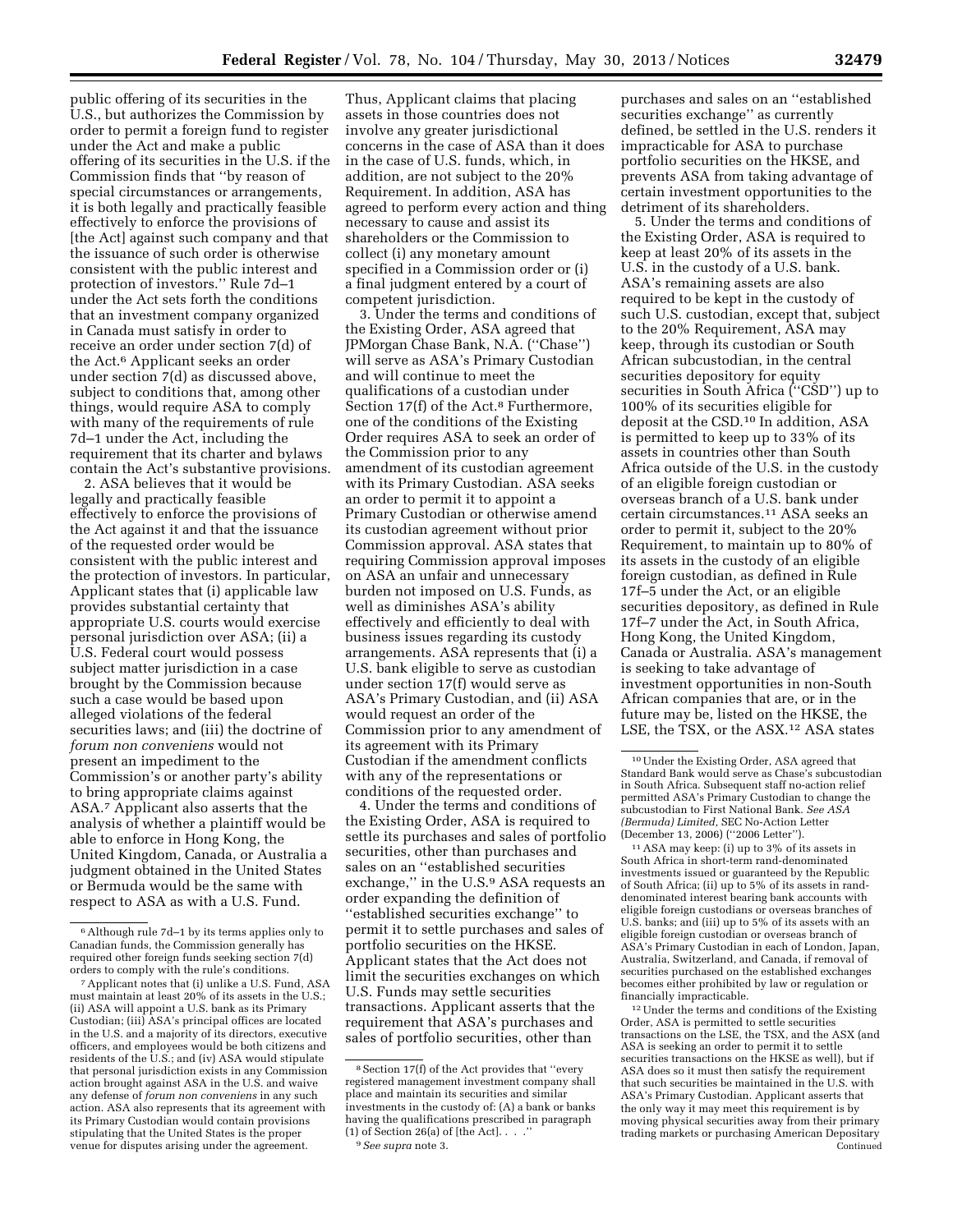that the requested relief would not change the total percentage of assets that ASA is currently permitted to maintain outside of the U.S. Rather, it would permit ASA to allocate that total percentage among, and maintain that total percentage in five countries, rather than maintain that total percentage all in one country. Moreover, as discussed more fully in the application, Applicant represents that the difficulty in enforcing a judgment obtained in the United States or Bermuda against ASA in South Africa does not exist in Hong Kong, the United Kingdom, Canada or Australia. Applicant represents that if the Commission grants the requested relief, ASA will comply with Rule 17f– 5 13 and Rule 17f–7 14 under the Act as if ASA were a U.S. Fund.

6. ASA requests an order to permit its Primary Custodian to change the eligible foreign custodian or eligible securities depository in whose custody it maintains ASA's assets, and to amend the custodian agreement with ASA to reflect the change, without prior Commission approval. Applicant contends that requiring it to seek Commission approval before its Primary Custodian changes the eligible foreign custodian or eligible securities depository in whose custody it maintains ASA's assets imposes on ASA

13Rule 17f–5 permits a U.S. Fund to maintain foreign assets with an ''eligible foreign custodian.'' The fund's board of directors, its investment adviser, or custodian bank (''foreign custody manager'') must determine that the fund's assets in custody will be subject to reasonable care, based upon the standards applicable to custodians in the relevant market after considering certain factors. Rule 17f–5 also requires that the custody arrangement be governed by a written contract, including certain specified (or equivalent) provisions, that the foreign custody manager determines will provide reasonable care for fund assets. The foreign custody manager must establish a system to monitor the appropriateness of maintaining the fund's assets with the eligible foreign custodian and the performance of the contract. ASA's board of directors (the ''Board'') will serve as foreign custody manager and will not delegate such function.

14Rule 17f–7 permits a fund, including a registered Canadian fund, to maintain foreign assets with a foreign ''eligible securities depository'' that acts as or operates a system for the central handling of securities that is regulated by a foreign financial regulatory authority. Rule 17f–7 also requires a fund's primary custodian, or its agent, to furnish the fund or its investment adviser with an analysis of the custody risks of using an eligible securities depository before the fund places its assets with the depository. In addition, the fund's contract with its primary custodian must require the custodian, or its agent, to monitor these risks on a continuing basis and promptly notify the fund of any material change in these risks. Prior to use of an ''eligible securities depository'' for ASA's overseas assets, the Board will review the proposed arrangements to ensure they meet the requirements of Rule 17f–7. 15*See supra* note 3.

and its Primary Custodian an unfair burden that is not imposed upon U.S. Funds. ASA also asserts that changing the eligible foreign custodian or eligible securities depository in whose custody ASA's Primary Custodian maintains ASA's assets does not raise any jurisdictional concerns different from than those discussed above. Finally, ASA asserts that requiring it to seek Commission approval diminishes ASA's (and its Primary Custodian's) ability to deal effectively and efficiently with business issues regarding ASA's custody arrangements.

7. ASA also seeks relief to exercise in South Africa, Hong Kong, the United Kingdom, Canada, or Australia the rights issued to it as a shareholder in other companies for the purchase of securities. Under the terms and conditions of the Existing Order, ASA is required to settle its purchases and sales of portfolio securities, other than purchases on established exchanges, in the U.S.15 Applicant contends that exercise in South Africa, Hong Kong, the United Kingdom, Canada or Australia of the rights issued to ASA as a shareholder in other companies for the purchase of securities would not constitute purchases and sales ''on'' the established exchanges. ASA asserts that without this relief, there could be significant opportunity costs and financial harms to ASA and its shareholders because, among other things, ASA could be precluded from participating in rights offerings that present attractive investment opportunities in companies with which ASA already is familiar. As stated in condition 23, applicant states that this relief would be limited so that: (a) the rights so exercised are offered to ASA as a shareholder in another company on the same basis as all other holders of the class or classes of shares of such other company to whom such rights are offered, (b) the rights so exercised do not exceed 10% of the total amount of such rights so offered, and (c) the securities purchased pursuant to such exercise, or securities of the same class, are listed on the JSE, the HKSE, the LSE, the TSX, or the ASX, or application has been made to such exchange for the listing thereon of such securities, or it has been publicly announced that application will be made to such exchange for the listing thereon of such securities.

8. Under the terms and conditions of the Existing Order, ASA and each of its Non-Resident Persons must designate Chase, ASA's Primary Custodian, as U.S. Service Agent in any Proceeding

before the Commission or any appropriate court relating to their activities as directors, officers or investment advisers of ASA. ASA requests that ASA and its Non-Resident Persons be required to designate CT Corp, instead of ASA's Primary Custodian, as U.S. Service Agent.16 ASA's foreign custodians generally also would designate CT Corp as U.S. Service Agent. Applicant states that CT Corp is a leading registered agent in the U.S. and has been in the business of providing registered agent services for over 100 years. Applicant states that permitting ASA and each of its Non-Resident Persons to designate CT Corp, instead of ASA's Primary Custodian, as U.S. Service Agent would eliminate the inconvenience and unnecessary expense associated with having to change the designated U.S. Service Agent in the event of changes to ASA's custodial arrangements. ASA, furthermore, is seeking more flexibility with respect to foreign custodians, which are not in privity of contract with ASA. ASA asserts that while Chase's current foreign subcustodians have agreed to designate CT Corp, future foreign subcustodians may not be able or willing to do so. If ASA's foreign subcustodians change, ASA will use its best efforts to ensure that the new foreign subcustodians will also designate CT Corp as U.S. Service Agent.17 ASA does not believe that this relief would have an impact on the jurisdictional issues discussed above.

### **ASA's Conditions**

ASA agrees that any order granting the requested relief will be subject to the following conditions: 18

1. A U.S. bank, as defined in section 2(a)(5) of the Act and having the qualification described in section 26(a)(1) of the Act, will serve as ASA's Primary Custodian. In addition, ASA's

17 If, however, a foreign subcustodian cannot, or remains unwilling to, designate CT Corp as U.S. Service Agent, then ASA's Board will consider, as part of its decision whether to engage a Primary Custodian or use a particular foreign subcustodian, the fact that the foreign subcustodian would not designate CT Corp as U.S. Service Agent.

 $^{18}\!$  The terms ''eligible foreign custodian,'' ''U.S. bank'' and ''foreign custody manager'' used in the conditions have the same meaning as defined in rule 17f–5 under the Act.

Receipts for those foreign securities in the U.S. market, neither of which is an effective and efficient means for ASA to achieve its desired international portfolio diversification.

<sup>16</sup>ASA notes that the 2006 Letter granted staff noaction relief to (i) permit, among other things, ASA to continue relying on the Existing Order after Chase's subcustodian changed from Standard Bank to First National Bank, and (ii) permit ASA to continue to rely on the Existing Order while CT Corp, instead of ASA's custodian, served as FirstRand Bank Limited's U.S. Service Agent in any Proceeding before the Commission or any appropriate court relating to the activities of its subsidiary, First National Bank, as ASA's South African subcustodian.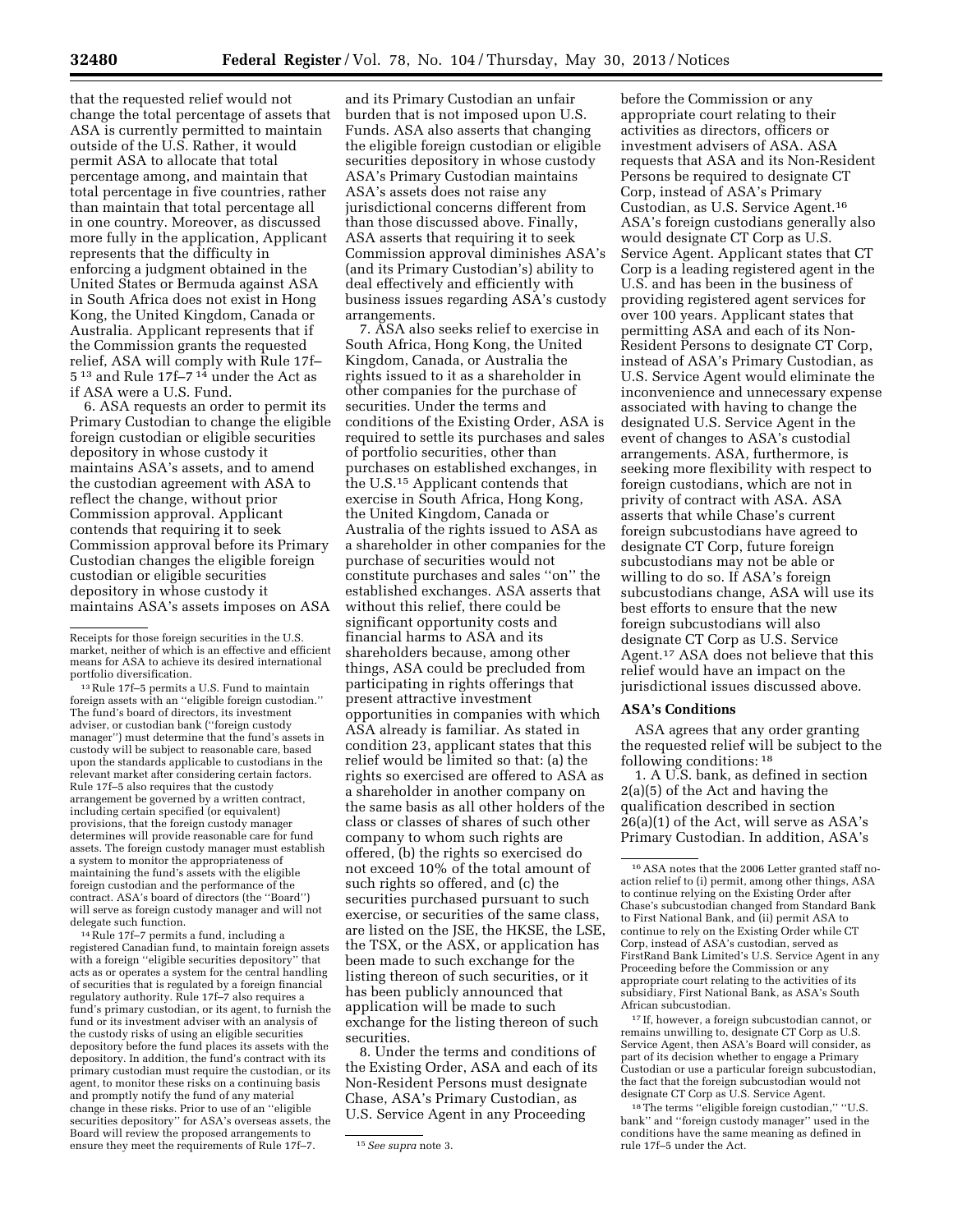agreement with its Primary Custodian will contain provisions stipulating that the United States is the proper venue for disputes arising under the agreement.

2. ASA will seek an order of the Commission prior to any amendment of its agreement with its Primary Custodian if the amendment conflicts with any of the representations or conditions applicable to the Existing Order, as amended by the requested order.

3. The Board will serve as foreign custody manager and will not delegate such functions to ASA's Primary Custodian or any other person.

4. ASA will comply with Rule 17f–5 and Rule 17f–7 under the Act as if ASA were a registered management investment company organized or incorporated in the United States. Each eligible foreign custodian that ASA uses will be contractually obligated to follow the Primary Custodian's instructions with respect to assets the eligible foreign custodian holds on behalf of ASA. In each applicable jurisdiction, the Board will consider the relationship between an eligible foreign custodian and an eligible securities depository (including whether the eligible foreign custodian is liable for the eligible securities depository's misdeeds to the same extent as if such securities were maintained by the eligible foreign custodian) and will determine that maintaining assets in the eligible securities depository through the eligible foreign custodian is in the best interest of ASA and its shareholders.

5. ASA will cause each present and future officer, director, investment adviser, and principal underwriter of ASA to enter into an agreement (''Agreement'') (to be filed by ASA with the Commission when that person assumes office), which will provide that each person agrees: (a) to comply with ASA's charter and bylaws, the Act and the rules of the Commission under the Act, and the undertakings and agreements contained in the application as applicable to each person and as each may be amended from time to time, as applicable to each person; (b) to do nothing inconsistent with the undertakings and agreements contained in the application, the provisions of the Act, or the rules under the Act; (c) that the undertakings described in (a) and (b) above constitute representations and inducements to the Commission to issue the requested order; and (d) each Agreement constitutes a contract between the person and ASA and the shareholders of ASA with the intent that ASA's shareholders will be beneficiaries of and will have the status of parties to the Agreement so as to enable them to

maintain actions at law or in equity within the United States or Bermuda. In addition, each Agreement of each officer and director of ASA will contain provisions similar to those contained in condition 21 below.19

6. So long as ASA is registered under the Act, ASA's charter and bylaws, together, will contain in substance the provisions required by Rule 7d–1(b)(8) under the Act, and neither the charter nor the bylaws will be changed or amended in any manner inconsistent with Rule 7d–1(b)(8) under the Act and the rules and regulations under the Act, unless authorized by the Commission.

7. ASA's Primary Custodian will not transfer any assets of ASA unless the instructions it receives from ASA include the written approval of ASA's Chief Compliance Officer. ASA will submit instructions relating to any transfer of assets to its Chief Compliance Officer, who will review them prior to the submission of any approved instructions to ASA's Primary Custodian. ASA's Chief Compliance Officer will not approve a transfer of assets if an agent, broker-dealer, or counterparty is an affiliated person of ASA or an affiliated person of any director, officer, or investment adviser of ASA, unless the transaction is of a type permitted by the Act or any regulation under the Act or specifically permitted by order of exemption issued under the Act. In addition to providing any other information relevant to the Chief Compliance Officer's review, ASA will require each of its officers, directors, and investment advisers to transmit quarterly a list of affiliated persons or a statement that there has been no change since the last list so transmitted to ASA's Chief Compliance Officer. No person will qualify to serve as a director or officer of ASA until he or she has transmitted to ASA a list of his or her affiliated persons, as that term is defined in Section 2(a)(3) of the Act.

8. ASA will furnish to the Commission revisions, if any, to the list of persons affiliated with ASA that previously was furnished to the Commission concurrently with the filing of periodic reports required to be filed under the Act. Such revised lists

will include persons affiliated with any future investment adviser or principal underwriter of ASA.

9. The Chief Executive Officer of ASA, a majority of the directors of ASA, a majority of the officers, and the Chief Compliance Officer of ASA will be both citizens and residents of the United States. ASA will maintain its principal executive office in the United States.

10. ASA will hold all of its shareholder meetings in the United States.

11. ASA will maintain in the United States a transfer agent for transfer of its shares, and a registrar for the registration of its shares.

12. ASA will file, and will cause each of its present or future directors, officers, or investment advisers who is not a resident of the United States to file with the Commission irrevocable designation of CT Corp as an agent in the United States to accept service of process in any suit, action, or proceeding before the Commission or any appropriate court to enforce the provisions of the laws administered by the Commission, or to enforce any right or liability based upon ASA's charter or bylaws, contracts, or the respective undertakings and agreements of any of these persons required by the terms and conditions of the requested order, or which alleges a liability on the part of any of these persons arising out of their services, acts, or transactions relating to ASA. Further, ASA will designate CT Corp as U.S. Service Agent in the same city in which ASA's Primary Custodian is located.

13. After receipt of the requested order, ASA will file with the Commission (a) a copy of each subcustodian agreement, if that subcustodian agreement irrevocably designates CT Corp as an agent in the United States to accept service of process in any Proceeding before the Commission or any appropriate court to enforce the provisions of the laws administered by the Commission in connection with the subcustodian agreement, or to enforce any right or liability (''Liability'') based on the subcustodian agreement or which alleges a liability on the part of the subcustodian arising out of its services, acts, or transactions under the subcustodian agreement relating to ASA's assets; and (b) a copy of each subcustodian agreement that does not contain one or more provisions described in clause (a), along with a written explanation as to why ASA determined that it was nonetheless appropriate to use that subcustodian notwithstanding the lack of that provision or those provisions. This

<sup>19</sup>ASA acknowledges that: (a) every agreement and undertaking of ASA, its officers, directors, investment adviser, and principal underwriters contained in the application constitutes (i) inducements to the Commission for the issuance and continuance in effect of the requested order, and (ii) a contract among ASA, the Commission, and ASA's shareholders with the same intent as set forth in condition 5 above; and (b) the failure by ASA or any of the persons listed above to comply with any of the agreements or undertakings, unless permitted by the Commission, will constitute a violation of the requested order.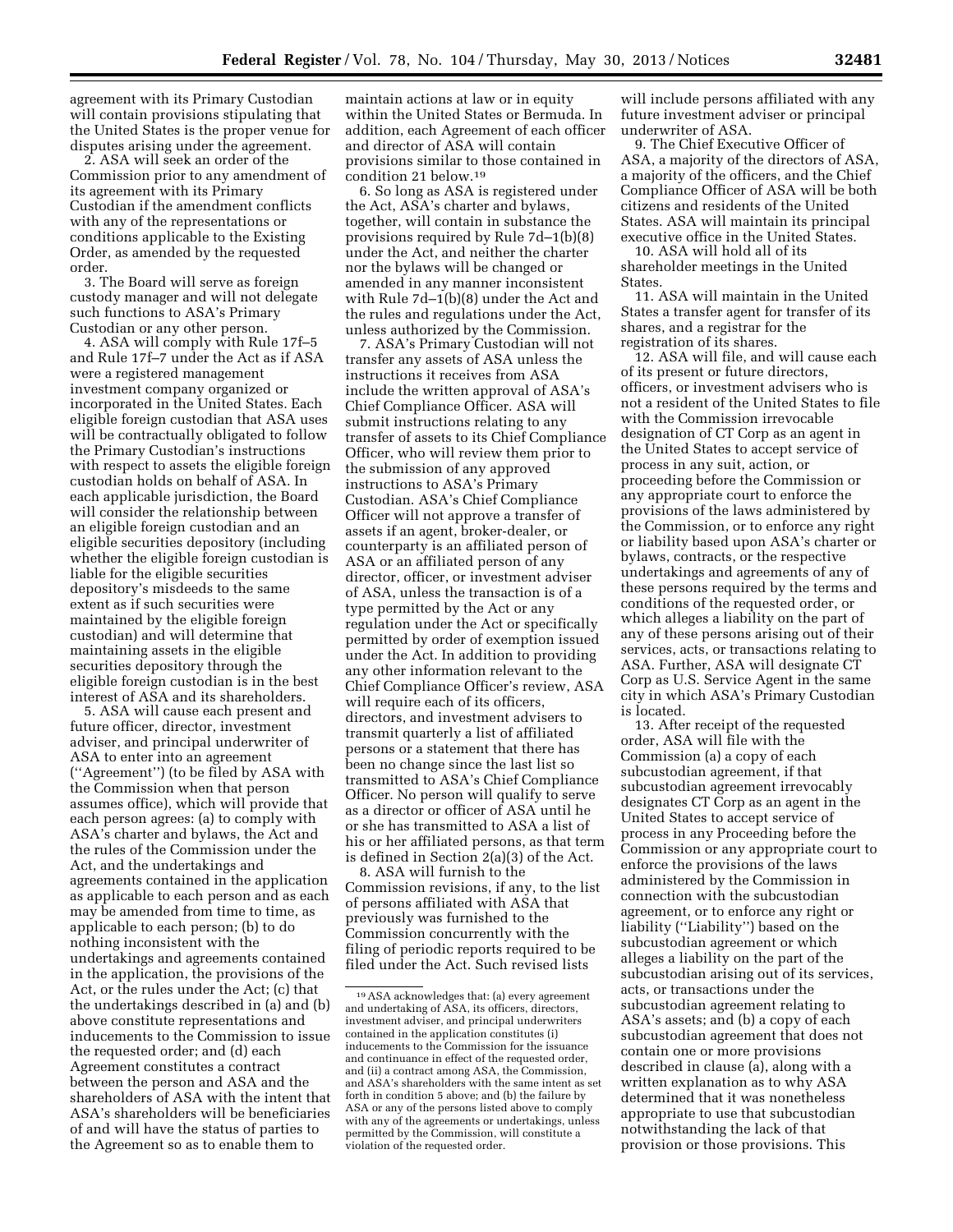filing requirement will automatically terminate upon a subcustodian ceasing to hold ASA's assets, except as to a Proceeding or a Liability based on an action or inaction of the subcustodian prior to the subcustodian having ceased holding ASA's assets.

14. ASA will perform every action and thing necessary to cause and assist the custodian of its assets to distribute the same, or the proceeds, if the Commission or a court of competent jurisdiction will have so directed by final order.20 ASA also will perform every action and thing necessary to cause and assist its shareholders or the Commission to collect (a) any monetary amount specified in a Commission order or (b) a final judgment entered by a court of competent jurisdiction. ASA will assist the Commission in enforcing temporary and preliminary injunctions and other orders entered by a court of competent jurisdiction, including ''freeze'' orders that would direct the company to retain specified funds pending a final disposition of a Commission case. To this end, ASA will agree, and will have the right under its agreement with the Primary Custodian, to instruct the Primary Custodian to freeze specified assets of ASA for a short period of time at the request of the Commission, pending the Commission's application for a formal court order freezing those assets. During this period, ASA will repatriate any cash or cash equivalents from frozen accounts, pending final disposition of the case. Further, ASA's agreement with its Primary Custodian will include a provision that disputes concerning the implementation of any asset freeze are under the jurisdiction of the U.S. courts. As soon as practicable, ASA and its Primary Custodian will notify an eligible foreign custodian or eligible securities depository of any courtordered asset freeze.

15. ASA stipulates that personal jurisdiction exists in any Commission action brought against ASA in the United States and agrees to waive any defense of *forum non conveniens* to any Commission action.

16. ASA will take all steps necessary to ensure that it will be listed on the NYSE, including the publishing of financial statements and other information required by the NYSE for the benefit of holders of the shares listed on the NYSE and the performance of all the covenants contained in its listing agreement.

17. The Commission, in its discretion, may revoke its order permitting registration of ASA and the public offering of its securities if the Commission finds, after notice and opportunity for hearing, that there has been a violation of the requested order or the Act and may determine whether distribution of ASA's assets is necessary or appropriate in the interests of investors and may so direct.

18. ASA waives any counsel fees to which it may be entitled and waives security for costs in any action brought against it in Bermuda by any shareholder based on its charter or bylaws or any of the undertakings and agreements contained in the application. ASA will cause each of its present or future directors who is a nonresident of the United States to make similar waivers.

19. ASA will promptly notify the Commission in the event that there is any change in Bermudian law that will be contrary to any provision of the Act or detrimental to or inconsistent with the protection afforded by the undertakings and agreements contained in the application.

20. Any shareholder of ASA or the Commission, on its own motion or on request of any of ASA's shareholders, will have the right to initiate a proceeding: (a) before the Commission for the revocation of the order permitting registration of ASA; or (b) before a court of competent jurisdiction for the liquidation of ASA and a distribution of its assets to its shareholders and creditors. The court may enter the order in the event that it finds, after notice and opportunity for hearing, that ASA, its officers, directors, investment adviser, or principal underwriter has violated any provision of the Act or the requested order.

21. Any shareholder of ASA will have the right to bring suit at law or equity, in any court of the United States or Bermuda having jurisdiction over ASA, its assets, or any of its officers or directors to enforce compliance by ASA, its officers and directors with any provision of ASA's charter or bylaws, the Act, the rules under the Act, or the undertakings and agreements required by the conditions of the requested order, insofar as applicable to these persons. The court may appoint a trustee or receiver of ASA with all powers necessary to implement the purposes of the suit, including the administration of the estate, the collection of corporate property including choses-in-action, and distribution of ASA's assets to its creditors and shareholders. ASA and its officers and directors waive any objection they may be entitled to raise

and any right they may have to object to the power and right of any shareholder of ASA to bring such suit, reserving, however, their right to maintain that they have complied with these provisions, undertakings and agreements, and otherwise to dispute the suit on its merits. ASA and its officers and directors also agree that any final judgment or decree of any U.S. court may be granted full faith and credit by a court of competent jurisdiction of Bermuda and consent that the Bermudian court may enter judgment or decree on ASA at the request of any shareholder, receiver, or trustee of ASA.

22. ASA will settle its purchases and sales of portfolio securities in the United States by use of the mails or means of interstate commerce, except for: (a) purchases and sales on an ''established securities exchange'' (defined as a national securities exchange as defined in Section 2(a)(26) of the Act, the JSE, the HKSE, the LSE, the Tokyo Stock Exchange, the TSE, the ASX, and the SIX Swiss Exchange (collectively the ''Established Exchanges'')) and (b) purchases and sales, through its custodian or its custodian's agent, in South Africa of South African Treasury Bills from or to the South African Treasury or South African Reserve Bank securities, or CSDeligible securities. Assets purchased on the JSE, the HKSE, the LSE, the TSE, and the ASX will be maintained as provided for in condition 25 below. Assets purchased on the Tokyo Stock Exchange and the SIX Swiss Exchange will be maintained in the United States with ASA's custodian, unless prohibited by law or regulation or financially impracticable as provided in condition 26 below.

23. Notwithstanding condition 22, ASA may, through its custodian or its custodian's agent, exercise in South Africa, Hong Kong, the United Kingdom, Canada, or Australia the rights issued to it as a shareholder of other companies for the purchase of securities, provided that, in the case of each such exercise, (i) the rights so exercised are offered to ASA as a shareholder in another company on the same basis as all other holders of the class or classes of shares of such other company to whom such rights are offered, (ii) the rights so exercised do not exceed 10% of the total amount of such rights so offered, and (iii) the securities purchased pursuant to such exercise, or securities of the same class, are listed on the JSE, the HKSE, the LSE, the TSE, or the ASX, or application has been made to such exchange for the listing thereon of such securities, or it

<sup>20</sup>A court of competent jurisdiction means any U.S. federal court that has jurisdiction to issue such an order.